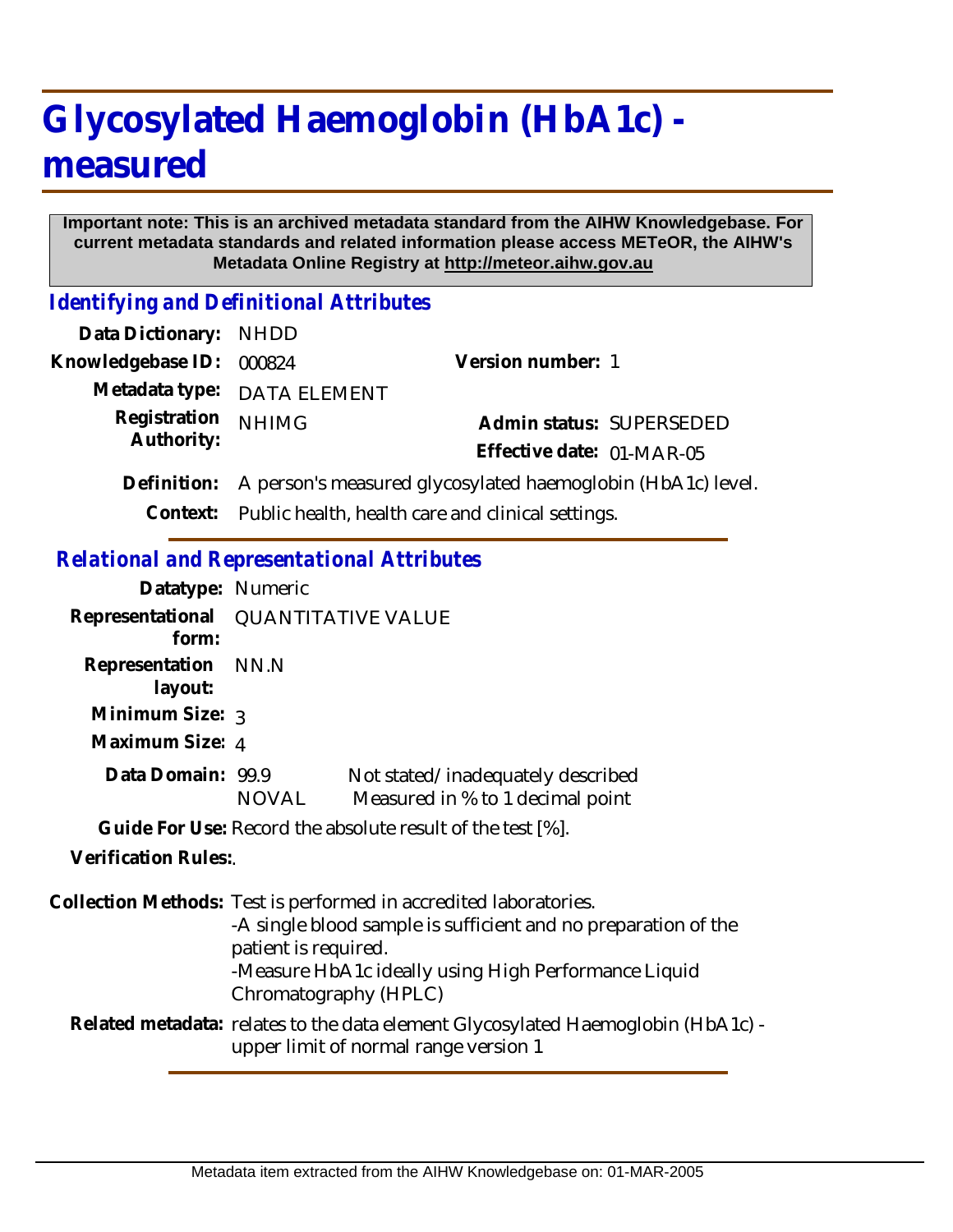## *Administrative Attributes*

| Source Document: National Diabetes Outcomes Quality Review Initiative |
|-----------------------------------------------------------------------|
| (NDOQRIN) data dictionary.                                            |
| Source Organisation: National Diabetes Data Working Group             |

Comments: The HbAlc along with regular blood glucose monitoring is the best way to see the overall picture of blood glucose levels.

> HbA1c is a measurement of long-term blood glucose control and is used to assess the effectiveness of treatment. The level of HbA1c is proportional to the level of glucose in the blood over a period of approximately two months, because glucose attaches to the haemoglobin (red blood cells) and remains there for the life of the red blood cell, approximately 120 days. The HbA1c gives an average of the blood glucose level over the past 6- 8 weeks and therefore haemoglobin A1c is accepted as an indicator of the mean daily blood glucose concentration over the preceding two months.

> HbA1c is formed by the non-enzymatic glycation of the N-terminus of the B- chain of haemoglobin Ao. It is a convenient way to obtain an integrated assessment of antecedent glycaemia over an extended period under real life conditions used as a standard for assessing overall blood glucose control.

HbA1c results vary between laboratories; use the same laboratory for repeated testing.

When reporting, record absolute result of the most recent HbA1c level in the last 12 months.

Research studies in the United States have found that for every 1% reduction in results of HbA1c blood tests, the risk of developing micro vascular diabetic complications (eye, kidney, and nerve disease) is reduced by 40 percent.

The maintenance of good glycaemic control [in diabetes Type 1 and Type 2], significantly reduces progression of diabetes-related complications such as retinopathy, nephropathy and neuropathy, as indicated in the Diabetes Control and Complications Trial (DCCT 1993) and United Kingdom Prospective Diabetes Study (UKPDS 1997).

The target proposed by the Australian Diabetes Society for glycosylated haemoglobin (HbA1c) is 7.0% or less and a doctor may order this test about every 3 - 6 months.